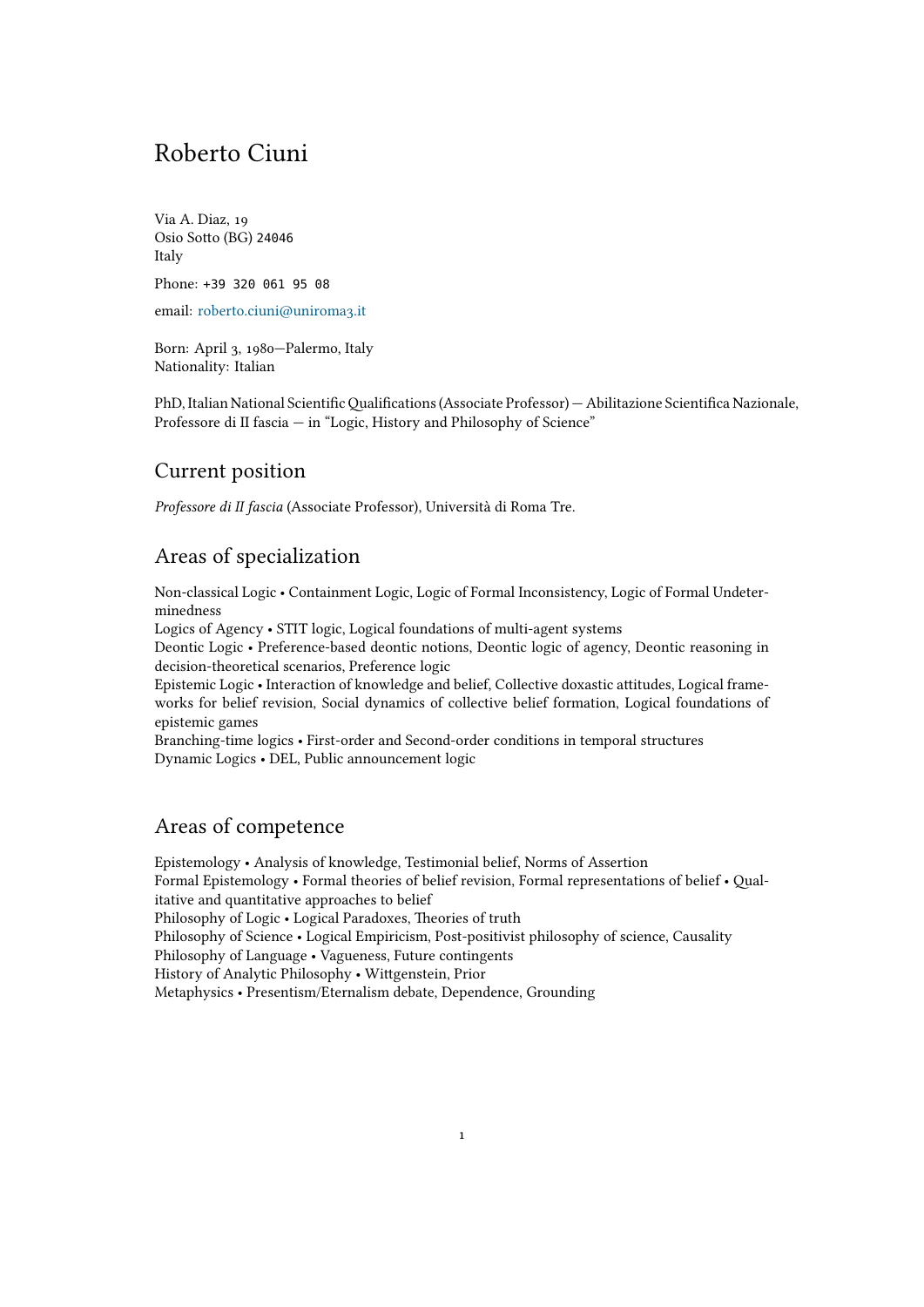# Appointments held

| 2020          | Baffi Carefin Centre, Bocconi University, Milan, Guest Researcher.                                    |
|---------------|-------------------------------------------------------------------------------------------------------|
| 2019          | University of Padua, Department FISPPA, Section of Philosophy, Assegnista di ricerca (Postdoctoral    |
|               | researcher) with the BIRD project Razionalità, normatività e decisioni (Rationality, Normativity, and |
|               | Decisions).                                                                                           |
| 2016-2018     | University of Padua, Department FISPPA, Section of Philosophy, Piscopia Postdoctoral Researcher.      |
| 2015-2016     | University of Amsterdam, Institute of Logic, Language and Computation, (ILLC) Marie Curie IEF         |
|               | Postdoctoral Researcher.                                                                              |
| 2013-2014     | Ruhr University Bochum, Postdoctoral Researcher.                                                      |
| $2011 - 2013$ | Ruhr University Bochum, Alexander von Humboldt Junior Postdoctoral Researcher.                        |
| 2009-2010     | Delft University of Technology, Postdoctoral Researcher.                                              |
|               |                                                                                                       |

In 2014 I have declined an offer for a Postdoctoral position from Department of Philosophy II, Ruhr University, following the award of a Marie Curie Intra-European Fellowship (IEF) with the ILLC, University of Amsterdam.

# Education

- <sup>2008</sup> PhD in Philosophy, University of Florence. Thesis: *Existential Dependence in Temporal Contexts.* Supervisors: Prof. Roberta Lanfredini (Florence) and Prof. Fabrice Correia (Neuchâtel)
- 2003 MA in Letters and Philosophy, Scuola Normale Superiore in Pisa. Thesis: *Transtemporal Identification and Principle of "only x and y".* Supervisor: Prof. Mauro Mariani (Pisa)
- 2003 MA in Philosophy, University of Pisa. Thesis: *Phenomenalism and Phenomenology in Wittgenstein's Philosophical Remarks.* Supervisor: Prof. Mauro Mariani (Pisa)

In 2004 I have been a PhD student in Philosophy at the University of Genoa. In 2005 I have accepted a PhD studentship in Florence, following the award of a PhD scholarship.

# Visiting Positions

- 2017 Visiting scholar, Department of Philosophy and Educational Science, University of Turin. May.
- 2013 Visiting scholar, CNRS and University Paul Sabatiér in Toulouse, Department of Computer Science (IRIT). November–December.
- 2013 Guest researcher, University of Amsterdam, ILLC. January–March.
- 2009 Visiting fellow, University of Padua, Department of Pure and Applied Mathematics. June–July and November–December.
- 2006–2007 Visiting PhD student, University of Barcelona, Department of Philosophy. January 2006–June 2007. 2002 Visiting student, Utrecht University. March–July.

# Awards

My research has been awarded the following fellowships and funding:

- <sup>2015</sup> Piscopia fellowship, funded by the Marie Curie COFUND Piscopia Program for the project *DYTEBEL: Dynamics of Testimonial Belief*.
- <sup>2014</sup> Marie Curie Intra-European Fellowship, funded by the Marie Curie Program for the project *WA-DOXA: Ways of Doxastic Agency*.
- <sup>2010</sup> Humboldt Fellowship for Postdoctoral Researchers, funded by the Humboldt Foundation for the project *A Tempo-modal STIT Logic for Responsibility Attribution in Many-step Actions*.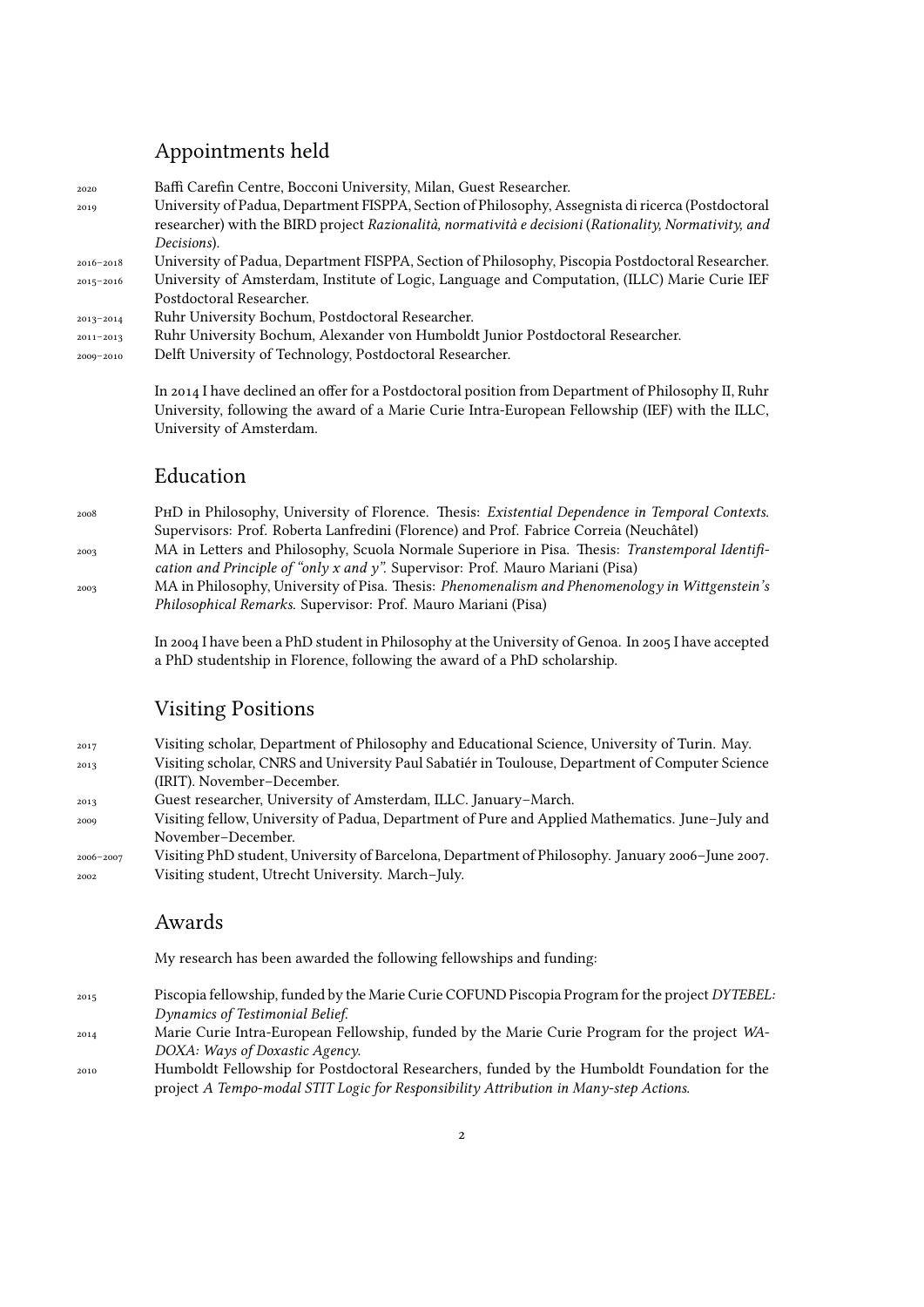### Grants

- <sup>2013</sup> Grant from the Sintelnet Network for the research stay in Toulouse.
- <sup>2013</sup> Grant for a 'Europe Research Stay' at the ILLC by the Humboldt Foundation. Supervisor: Prof. Alexandru Baltag.
- <sup>2006</sup> Grant by the University of Florence to the Universidad de Barcelona (UB). Supervisor: Prof. Fabrice Correia.
- <sup>2002</sup> Grant by Scuola Normale to the Utrecht University (UU). Supervisor: Prof. Menno Lievers.

### Scholarships

- <sup>2005</sup> PhD Scholarship, University of Florence, 2005–2008.
- <sup>1998</sup> Scuola Normale MA Scholarship, 1998–2002.

### Teaching

- 2021–22 Critical Thinking. BA Course, Communication Studies (Scienze della Comunicazione), Roma Tre University. 2nd semester.
- 2021–22 Logics of Information and Action. MA Course, Communication Studies (Scienze della Comunicazione), Toma Tre University. 1st semester.
- 2021–22 Critical Thinking. BA Course, Economics, Bocconi University. 1st semester.
- 2020–21 Critical Thinking. BA Course, Economics, Bocconi University. 1st semester.
- 2019–20 Informal Reasoning. BA Course, Political Science, University of Padua. 1st semester.
- 2019–20 Critical Thinking. BA Course, Economics, Bocconi University. 1st semester.
- 2018–19 Philosophy of Language (with Prof. Massimiliano Carrara. Ten lectures taught, on Assertion). MA Course, Philosophy, University of Padua. 2nd semester.
- 2018–19 Informal Reasoning. BA Course, Political Science, University of Padua. 1st semester.
- 2018–19 Critical Thinking. BA Course, Economics, Bocconi University. 1st semester.
- 2015–16 Contrary-to-Duty Obligations, Master of Logic Project Course, ILLC, University of Amsterdam. January 2016 (1st semester, 3rd block).
- 2014–15 Introduction to STIT logic, Master of Logic Project Course, ILLC, University of Amsterdam. June 2015 (2nd semester, 3rd block).
- 2014–15 Deontic Logic of Agency. MA course, Philosophy, Ruhr University Bochum. 1st semester (Wintersemester).
- 2014–15 Philosophical Applications of Many-valued Logics. MA course, Philosophy, Ruhr University Bochum. 1st semester (Wintersemester).
- 2011–12 Modal Logic of Agency, with Heinrich Wansing. MA course, Philosophy, Ruhr University Bochum. 2nd semester (Sommersemester).
- 2011–12 Negation, with Heinrich Wansing. MA course, Philosophy, Ruhr University Bochum. 2nd semester (Sommersemester).
- 2011–12 Branching-time Logics, MA course, Philosophy, Ruhr University Bochum. 1st semester (Wintersemester).
- 2010-11 Ethics and Engineering, with David Koepsell. MA course, Engineering, Delft University of Technology. 1st semester.
- 2006–07 The Problem of the a Priori, with Roberta Lanfredini e Paolo Parrini. MA course, Philosophy, University of Florence. 2nd semester.

In the academic year 2017-2018, I have taught a class on *The Epistemology of Testimony* in a course on *Evidence* offered by Prof. Giovanni Tuzet, Bocconi University, Department of Law, Milan.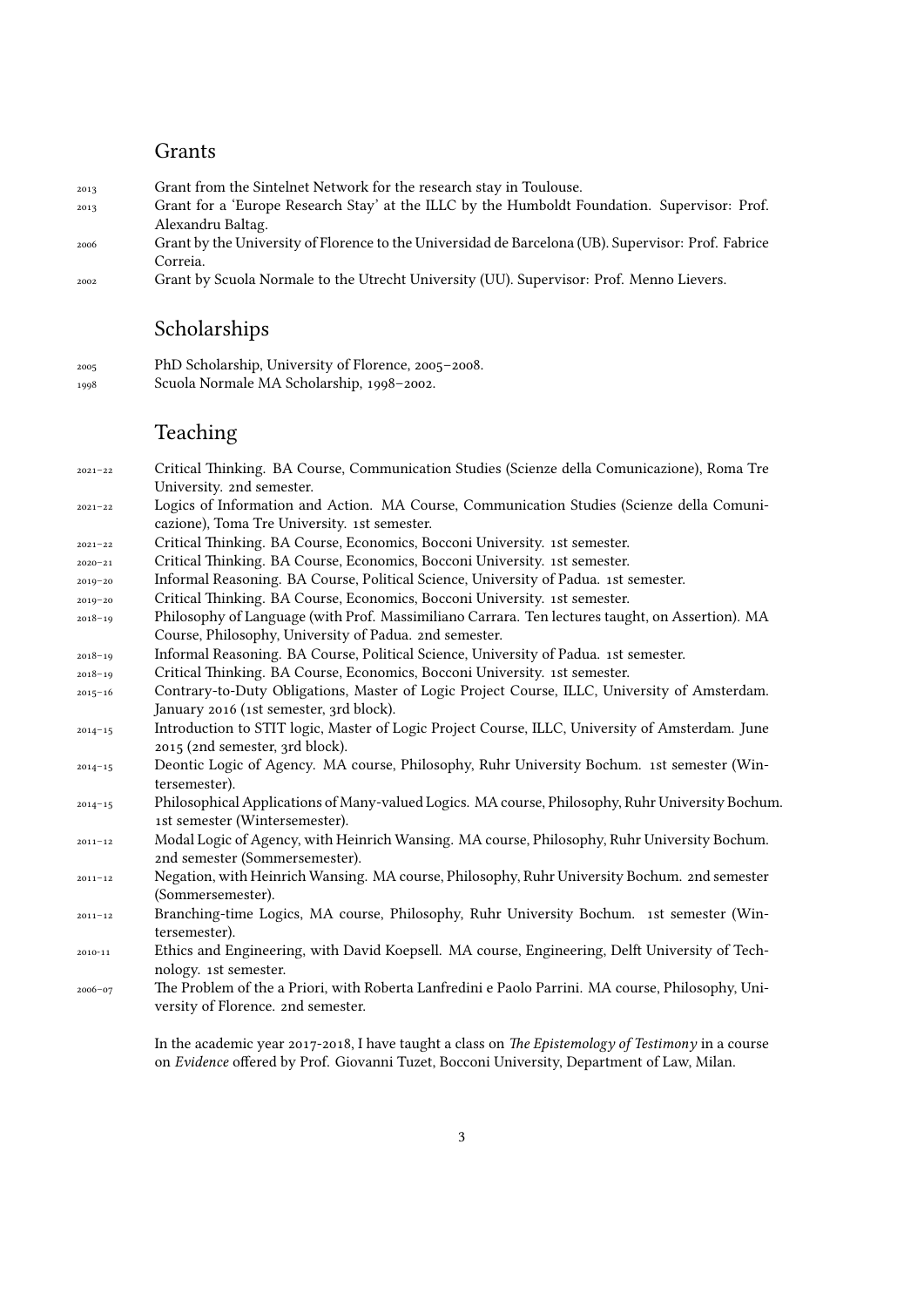### *Student SupeRvision*

In the academic year 2015-16, I have supervised two *individual projects* with students from the Master of Logic of the ILLC: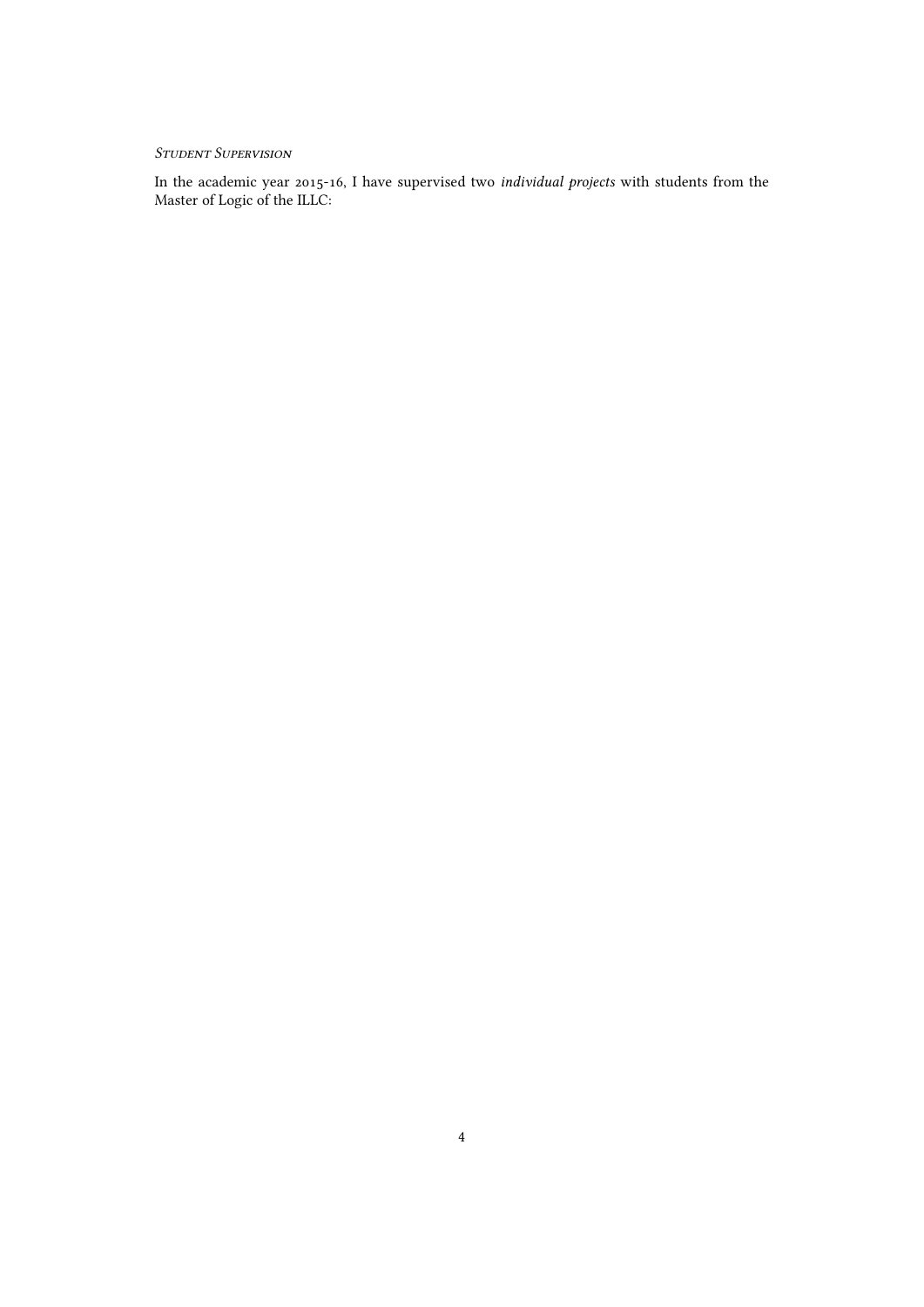2015-16 Sander in 't Veld, *Solid Rationality: Iterated Elimination of Weakly Dominated Strategies.* 2015-16 Line van der Berg, *A Deontic Logic for Maximin Reasoning.*

### Service to the profession

#### *RefeReeing*

I have refereed papers for the following journals: *Journal of Applied Non-Classical Logics*, *The Australasian Journal of Logic*, *Erkenntnis*, *Synthese*, *Studia Logica*, *Logic Journal of the IGPL*, *Ethics and Information Technology* and the following international conferences: *DEON 2020*, *TARK XVII*, *IJCAI 2019*, *DEON 2016*, *Logica 2016*, *Logica 2015*, *Amsterdam Colloquium 2015*, *DEON 2014*, *AAMAS 2014*, *AiML 2014* and *DEON 2012*. I have refereed an encyclopedia entry for the *Diccionario Interdisciplinar Austral*. I have also refereed project proposals for the Grantovà agentura Ceske Republiky (Czech Scientific Foundation).

#### *EditoRial SeRvice*

I have been a consulting editor and part of the Editorial Panel of *Humana.mente*, 2008–2015.

#### *ConfeRence ORganization*

Member of the following program committees: DEON 2020, DEON 2016, Logica 2016, Logica 2015, DEON 2014 and DEON 2012.

Member of the following organizing committee: Trends in Logic XI, 2012.

#### Co-organizer of the following workshops:

Agenti, norme e informazione, (Agents, Norms and Information), Padua, 3–4 April 2013. The Semantics of Action Sentences, a section of the conference Semantics and Philosophy in Europe 4, Bochum, 26 September–1 October 2011.

#### *ORganization of Colloquia and Reading GRoups*

2012–13 Kolloquium in Logik und Erkenntnistheorie, Ruhr University Bochum. 2010 Reading Group on Lewis' Philosophical Papers, Seminario di Filosofia Analitica, University of Padua. 2006–2007 Reading Group on Temporal Modality, University of Barcelona. (with Fabrice Correia).

2007 Reading Group on the Logic of Catuskoti, University of Barcelona. (with Andreas Kapsner).

#### *MasteR Thesis Committees*

Member of reading committee for:

Hanna van Lee, MSc thesis: *The Reliability of Scientific Communities: a Logical Analysis* (2015) Master of Logic, ILLC, University of Amsterdam.

Suzanne van Wijk, MSc thesis: *Coalitions in Epistemic Planning* (2015) Master of Logic, ILLC, University of Amsterdam.

Pietro Pasotti, MSc thesis: *Chisholm's Paradox in Action Deontic Logic* (2015) Master of Logic, ILLC, University of Amsterdam.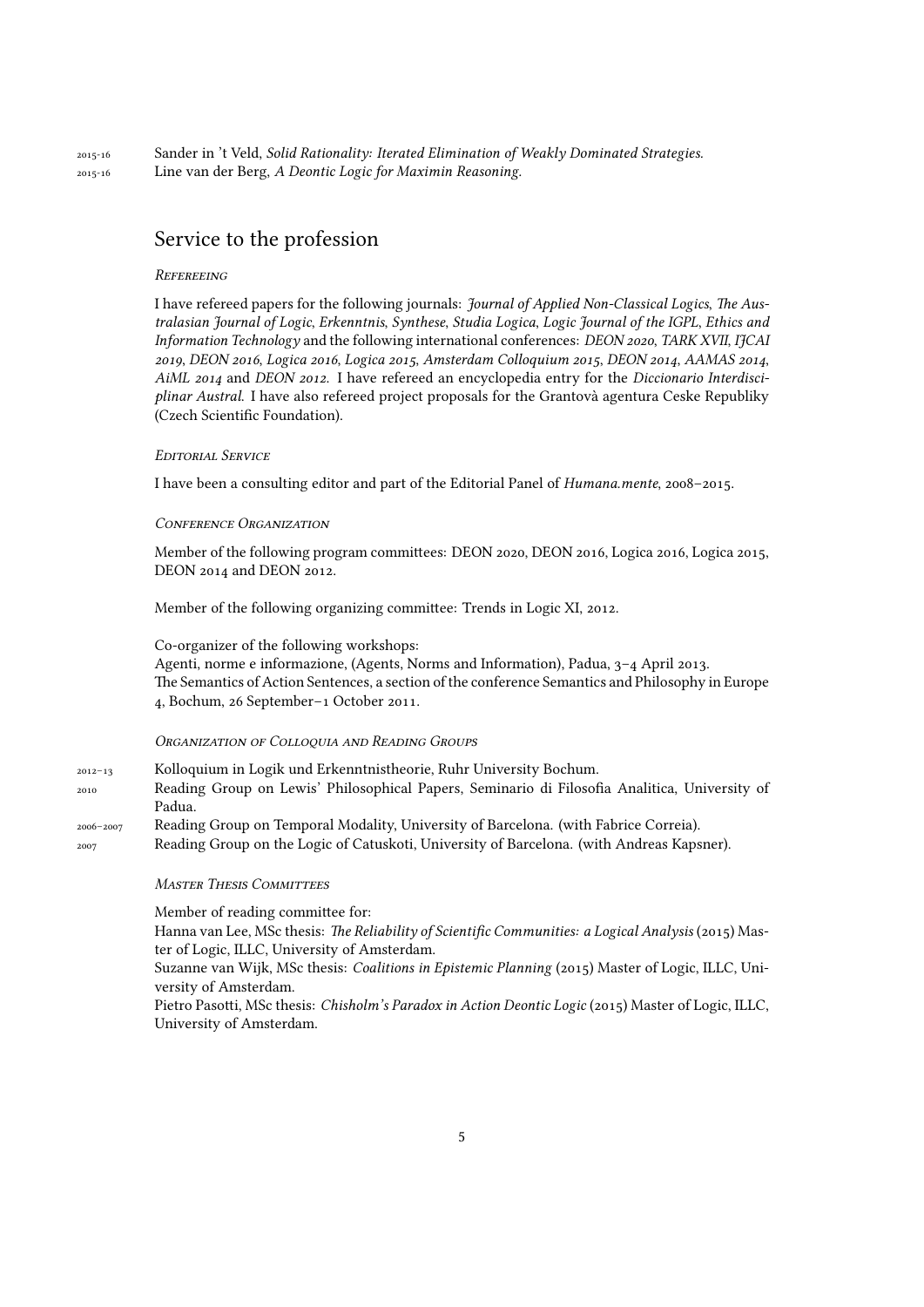# Membership in Research Projects and Research Groups

#### PROJECTS

|               | I have taken an active part in the following projects:                                             |
|---------------|----------------------------------------------------------------------------------------------------|
| 2020          | The Mathematics of the Hand Formula (Bocconi University, guest researcher).                        |
| 2019          | Razionalità, normatività e decisioni (Rationality, Normativity, and Decisions), BIRD Project (re-  |
|               | searcher).                                                                                         |
| 2016-2018     | Dynamics of Testimonial Belief (funded by the Marie Curie COFUND Piscopia Program, principal       |
|               | investigator).                                                                                     |
| $2015 - 2016$ | Ways of Doxastic Agency (funded by the Marie Curie IEF program, principal investigator).           |
| 2014          | The Role of Probability in Responsibility Assessment (Bocconi University, collaborator).           |
| $2011 - 13$   | A Tempo-Modal STIT Logic for Responsibility Attribution in Many-Step Actions (funded by the        |
|               | Humboldt Foundation, principal investigator).                                                      |
| $2011 - 13$   | Logiche tempo-modali per gli agenti deontici (University of Padua, collaborator).                  |
| $2005 - 07$   | Ontologia epistemologica: l'oggetto del conoscere (Fondi di ateneo ex 60%, University of Florence, |
|               | $2005 - 2007$ , collaborator).                                                                     |
|               |                                                                                                    |
|               | <b>GROUPS</b>                                                                                      |
|               |                                                                                                    |

2014–current Center of the Philosophy of Time, University of Milan. 2015–2016 Amsterdam Dynamics Group, University of Amsterdam. 2011-14 Research Group in Logik und Erkenntnistheorie, Ruhr University Bochum. 2009–2010 3TU Center for Ethics and Technology, Delft University of Technology. 2006–08 LOGOS Group, University of Barcelona.

### Languages

Italian (native speaker); English (spoken and written, fluent); Spanish (spoken, fluent); German (spoken and written, basic).

### References

Prof. Heinrich Wansing Ruhr University Bochum, Department of Philosophy I, Heinrich.Wansing@rub.de

Prof. John Horty University of Maryland, Department of Philosophy and Institute for Advanced Computer Studies, horty@umiacs.umd.edu

Prof. Massimiliano Carrara University of Padua, Department of Philosophy, Massimiliano.carrara@unipd.it

Prof. Alberto Zanardo University of Padua, Department of Mathematics, azanardo@math.unipd.it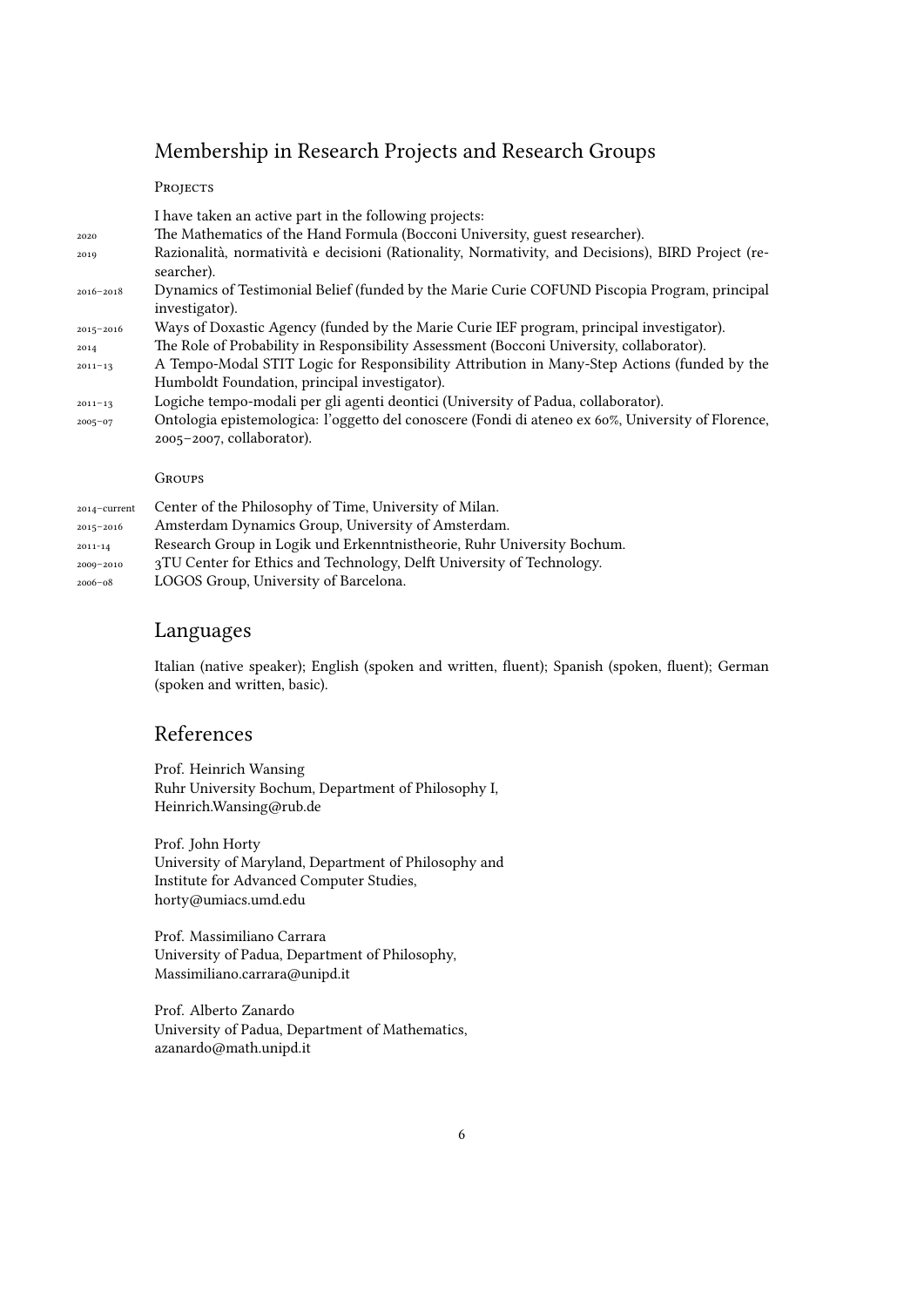# Publications  $\dot{\mathcal{C}}$  talks

### PAPERS IN JOURNALS

| 2019       | Ciuni, Roberto and Tuzet, Giovanni (2019) Inevitable Ignorance as a Standard for Excusability: an<br>Epistemological Analysis, Synthese, https://doi.org/10.1007/s11229-019-02388-2                                                                                                                                         |
|------------|-----------------------------------------------------------------------------------------------------------------------------------------------------------------------------------------------------------------------------------------------------------------------------------------------------------------------------|
| 2019       | Ciuni, Roberto and Ferguson, Thomas M. and Szmuc, Damian (2019) "Logics based on Linear Orders<br>of Contaminating Values", Journal of Logic and Computation, https://doi.org/10.1093/logcom/exzoo9                                                                                                                         |
| 2019       | Ciuni, Roberto and Carrara, Massimiliano (2019) "Semantical Analysis of Weak Kleene Logics",<br>Journal of Applied Non-Classical Logics, https://doi.org/10.1080/11663081.2018.1547514                                                                                                                                      |
| 2018       | Ciuni, Roberto and Carrara, Massimiliano (2018) "Normality Operators and Classical Recapture in<br>Many-valued Logic", Logic Journal of the IGPL, jzyo55, https://doi.org/10.1093/jigpal/jzyo55                                                                                                                             |
| 2018       | Ciuni, Roberto and Ferguson, Thomas M. and Szmuc, Damian (2018) "Relevant Logics obeying<br>Component Homogeneity", Australasian Journal of Logic 15/2: 301-361 (special issue on Richard<br>Routley/Sylvan).                                                                                                               |
| 2018       | Ciuni, Roberto and Lorini, Emiliano (2018) "Comparing Semantics for Temporal STIT Logic", Logique<br>et Analyse 61/243: 299-339.                                                                                                                                                                                            |
| 2013       | Ciuni, Roberto and Proietti, Carlo (2013), "The Abundance of the Future: A Paraconsistent Ap-<br>proach to Future Contingents", Logic and Logical Philosophy 22/1: 21-43.                                                                                                                                                   |
| 2010       | Ciuni, Roberto and Zanardo, Alberto (2010), "Completeness of a Branching-time Logic with Possi-<br>ble Choices", Studia Logica 96/3: 393-420.                                                                                                                                                                               |
| 2009       | Ciuni, Roberto (2009) The Search for the Diodorean Frame, in R. Ciuni (ed.) Models of Time, Hu-<br>mana.mente, 8: 47-65.                                                                                                                                                                                                    |
|            | <b>BOOK CHAPTERS</b>                                                                                                                                                                                                                                                                                                        |
| 2019       | Ciuni, Roberto and Proietti, Carlo (2019) Future Contingents, Supervaluationism, and Relative Truth,<br>in Belotti L., Gili L., Moriconi E., Turbanti, G. (eds.) Third Pisa Colloquium in Logic, Language and<br>Epistemology. Essays in Honor of Mauro Mariani and Carlo Marletti, Pisa, ETS, Analytica, pp.<br>$69 - 87.$ |
| 2019       | Ciuni, Roberto and Proietti, Carlo (2019) TRL Semantics and Burgess' Formula, in Blackburn, P. (ed.)<br>Logic and Philosophy of Time: Themes from Prior, Volume 2, Aalborg, Aalborg University Press,                                                                                                                       |
| 2018       | pp. 163-181.<br>Ciuni, Roberto and Carrara, Massimiliano (2018) Normality Operators and Classical Collapse, in<br>Arazim P. and Lavicka T. (eds.) The Logica Yearbook 2017, London, College Publications, pp. 29-                                                                                                           |
| 2016       | 45.<br>Ciuni, Roberto and Carrara, Massimiliano (2016) Characterizing Logical Consequence in Paracon-<br>sistent Weak Kleene, in Felline L., Ledda A., Paoli F. and Rossanese E. (eds.) New Developments in<br>Logic and Philosophy of Science, London, College Publications, SILFS series, pp. 165-176.                    |
| 2015       | Ciuni, Roberto (2015) Conjunction in Paraconsistent Weak Kleene, in Arazim P. and Dancak M. (eds.)<br>The Logica Yearbook 2014, London, College Publications, pp. 61-76.                                                                                                                                                    |
| $\bf 2014$ | Ciuni, Roberto and Horty, John (2014) STIT Logics, Games, Knowledge and Freedom, in Smets S.<br>and Baltag A. (eds.) Johan van Benthem on Logical and Informational Dynamics, Berlin, Springer,<br>Outstanding Contributions to Logic Series, volume 5, pp. 631-656.                                                        |
| 2013       | Ciuni, Roberto and Torrengo, Giuliano (2013) Presentism and Cross-Temporal Relations, in Ciuni<br>R. and Torrengo G. (eds.) New Papers on the Present: Focus on Presentism, Munich, Philosophia<br>Verlag, pp. 211-252.                                                                                                     |
| 2013       | Ciuni, Roberto and Proietti, Carlo (2013) A Probabilistic Semantics for Discussive Temporal Logic, in<br>Puncochar V. and Svarny P. (eds.) The Logica Yearbook 2012, London, College Publications, pp.                                                                                                                      |
| 2010       | $1 - 13.$<br>Ciuni, Roberto (2010) From Achievement Stit to Metric Possible Choices, in Pelis M. (eds.) The Logica<br>Yearbook 2009, London, College Publications, pp. 33-46.                                                                                                                                               |
|            |                                                                                                                                                                                                                                                                                                                             |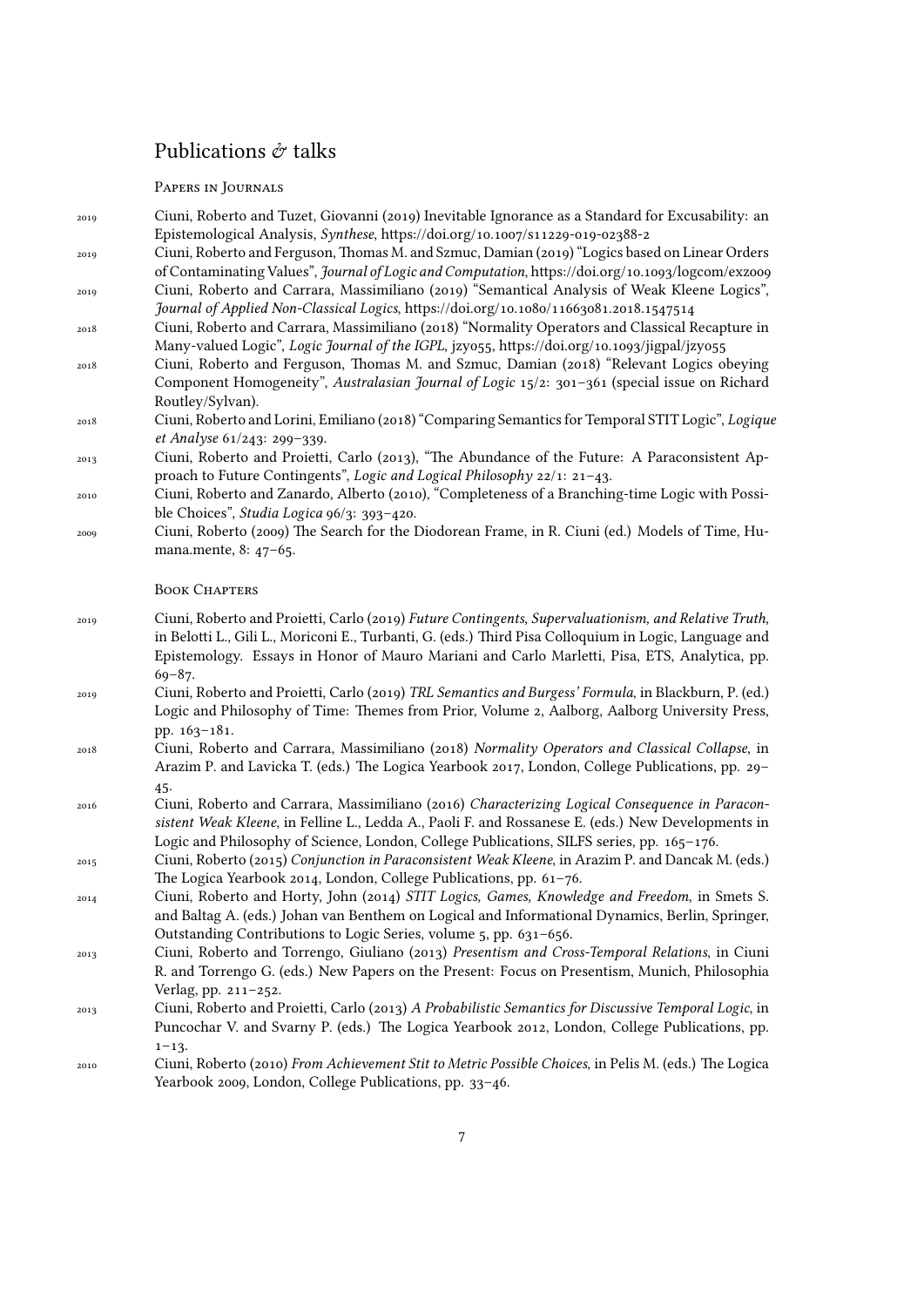| 2010<br>2004 | Ciuni, Roberto and Berto, Francesco (2010), "Gaps e Gluts. Due avversari della bivalenza", (Gaps<br>and Gluts. Two rivals of bivalence) Bollettino della Società Italiana di Filosofia Analitica 1: 239-250.<br>Ciuni, Roberto (2004) Colour exclusion problem and 'synthetic a priori' propositions between Tracta-<br>tus logico-philosophicus and Some Remarks on Logical Form, in Coliva A. (ed.) Wittgenstein Today, |
|--------------|---------------------------------------------------------------------------------------------------------------------------------------------------------------------------------------------------------------------------------------------------------------------------------------------------------------------------------------------------------------------------------------------------------------------------|
| 2004         | Padua, Il Poligrafo Editore, pp. 121-139.<br>Ciuni, Roberto (2004) Ontologie fenomeniste e ontologia husserliana: alcune differenze essenziali, in<br>Lanfredini R. (ed.) Fenomenologia applicata, Milan, Guerini, pp. 131-154.                                                                                                                                                                                           |
|              | PAPERS IN CONFERENCE PROCEEDINGS                                                                                                                                                                                                                                                                                                                                                                                          |
| 2019         | Ciuni, Roberto and Ferguson, Thomas M. and Szmuc, Damian (2019) Modelling the interaction of<br>computing errors by four-valued contaminating logics, in Iemhoff, R., Moortgat, M., de Queiroz, R.<br>(eds) Logic, Language, Information, and Computation, proceedings of the 26 <sup>th</sup> Workshop on Logic,<br>Language, Information and Computation) Berlin, Springer, pp. 119-139.                                |
| 2017         | Ciuni, Roberto (2017) Conditional Doxastic Logic with Oughts and Concurrent Upgrades, in Baltag<br>A., Seligman J. (eds) Proceedings of the 6 <sup>th</sup> International Workshop on Logic, Rationality and In-<br>teraction (LORI VI), Berlin, Springer, series Lecture Notes in Computer Science, pp. 319-334.                                                                                                         |
| 2009         | Ciuni, Roberto and Mastop, Rosja (2009) Attributing Distributed Responsibility in Stit Logic, in Horty<br>J. and Pacuit E. (eds.) Proceedings of the 2 <sup>nd</sup> International Workshop on Logic, Rationality and In-<br>teraction (LORI II), Berlin, Springer, series Lecture Notes in Computer Science, pp. 66-75.                                                                                                  |
| 2004         | Ciuni, Roberto (2004) Wittgenstein's criticism of Husserl's synthetic a priori propositions, in Marek<br>J.C. and Reicher M.E. (eds.), Experience and Analysis. Papers of the 27th International Wittgenstein<br>Symposium. Kirchberg am Wechsel, Austrian Ludwig Wittgenstein Society, pp. 74-76.                                                                                                                        |
|              | <b>EDITED VOLUMES</b>                                                                                                                                                                                                                                                                                                                                                                                                     |
| 2021         | Ciuni, Roberto and Canale, Damiano and Frigerio, Aldo and Tuzet, Giovanni (eds.) Critical Think-<br>ing. An Introduction, Milan, Bocconi University Press. (Italian translation published by EGEA,<br>Milan)                                                                                                                                                                                                              |
| 2014         | Ciuni, Roberto and Wansing, Heinrich and Willkommen, Caroline (eds.) Recent Trends in Philo-<br>sophical Logic, Berlin, Springer, Trends in Logic book series.                                                                                                                                                                                                                                                            |
| 2013         | Ciuni, Roberto and Miller, Kristie and Torrengo, Giuliano (eds.) New Papers on the Present, Mu-<br>nich, Philosophia Verlag.                                                                                                                                                                                                                                                                                              |
| 2006         | Ciuni, Roberto (ed.) Kuhn T., La Struttura delle Rivoluzioni Scientifiche, Turin, Einaudi Scuola.<br>(Commented edition for High Schools).                                                                                                                                                                                                                                                                                |
|              | <b>EDITED ISSUES</b>                                                                                                                                                                                                                                                                                                                                                                                                      |
| 2015         | Ciuni, Roberto and Torrengo, Giuliano (eds.) Time and Time Experience, Topoi 34/1, special issue.<br>Ciuni, Roberto and Wansing, Heinrich and Willkommen, Caroline (eds.) Advances in Philosophical                                                                                                                                                                                                                       |
| 2013         | Logic, Studia Logica 101/6, special issue.                                                                                                                                                                                                                                                                                                                                                                                |
| 2011         | Ciuni, Roberto and Carrara, Massimiliano and Lando, Giorgio (eds.) Composition, Counterfactuals<br>and Causation, Humana.mente 19.                                                                                                                                                                                                                                                                                        |
| 2009         | Ciuni, Roberto (eds.) Models of Time, Humana.mente 8.                                                                                                                                                                                                                                                                                                                                                                     |
|              | <b>ENTRIES AND INTRODUCTIONS</b>                                                                                                                                                                                                                                                                                                                                                                                          |
| 2015         | Ciuni, Roberto and Torrengo, Giuliano (2015) Introduction to Time and Time Experience, Topoi<br>$34/1$ , special issue.                                                                                                                                                                                                                                                                                                   |
| 2014         | Ciuni, Roberto, and Proietti, Carlo, (2014) Arthur Prior, Aphex 10,<br>ur. http://www.aphex.it/index.php?Profili=557D03012200740321070E05777327 (in Italian).                                                                                                                                                                                                                                                             |
| 2014         | Ciuni, Roberto and Wansing, Heinrich and Willkommen, Caroline (2014) Introduction to Recent                                                                                                                                                                                                                                                                                                                               |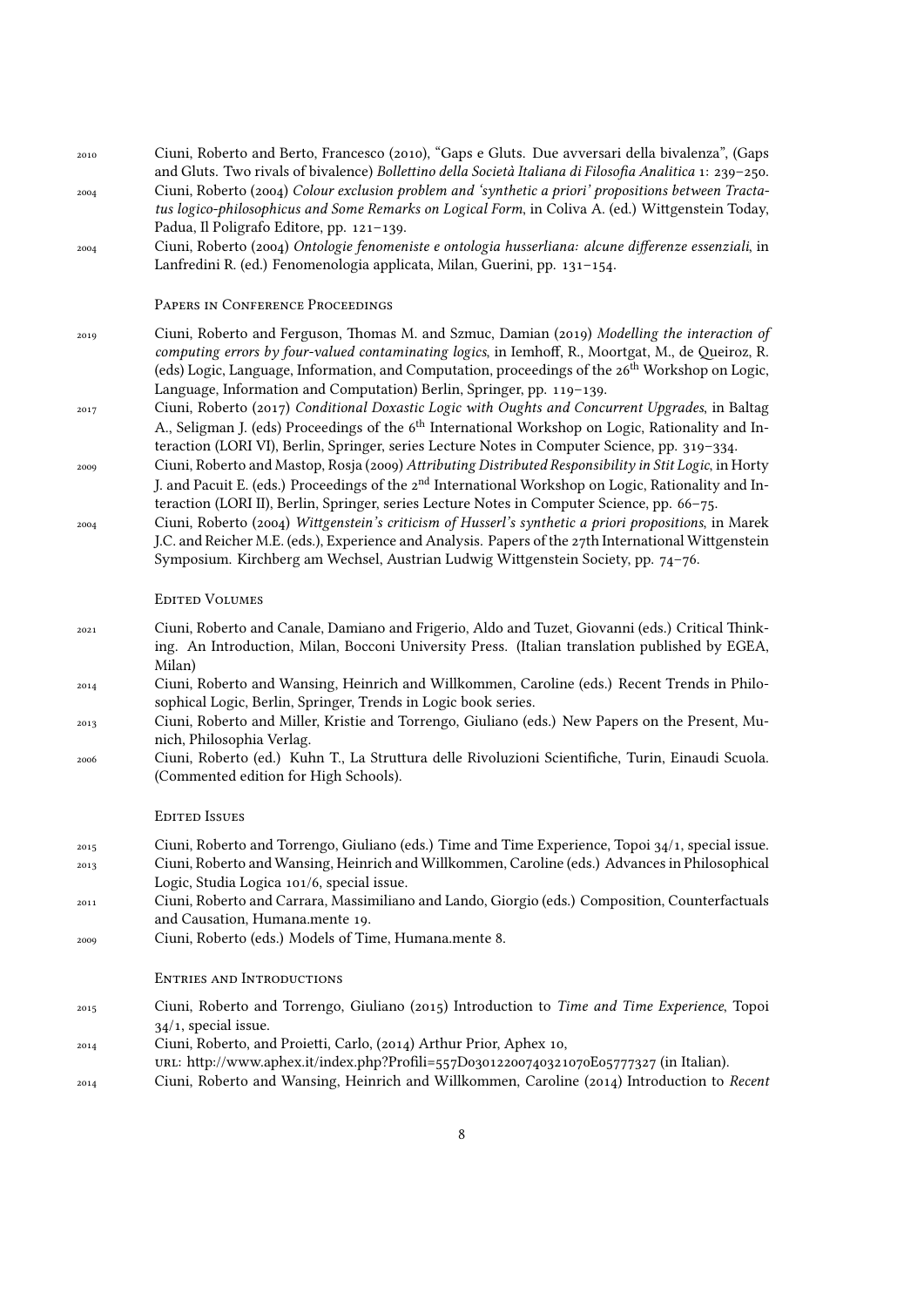*Trends in Philosophical Logic*, Berlin, Springer, Trends in Logic book series.

- <sup>2013</sup> Ciuni, Roberto and Wansing, Heinrich and Willkommen, Caroline (2013) Introduction to *Advances in Philosophical Logic* Studia Logica 101/6, special issue.
- <sup>2013</sup> Ciuni, Roberto and Miller, Kristie and Torrengo, Giuliano (2013) Introduction to *New Papers on the Present*, Munich, Philosophia Verlag.
- <sup>2011</sup> Ciuni, Roberto and Carrara, Massimiliano and Lando, Giorgio (2011) Introduction to *Composition, Counterfactuals and Causation*, Humana.mente 19.
- <sup>2009</sup> Ciuni, Roberto (2009) Introduction to *Models of Time*, Humana.mente 8.
- <sup>2006</sup> Ciuni, Roberto (2006) Introduction to Kuhn T., La Struttura delle Rivoluzioni Scientifiche, Turin, Einaudi Scuola. (Commented edition for High Schools).

#### WoRK in PRogRess

Ciuni, Roberto (working paper) Information trees and logics of partial information.

Ciuni, Roberto (working paper) Ought-to-dos in decision-theoretical deontic logic. Maxmax rule and dominance rule.

Ciuni, Roberto (working paper) Information-based oughts and their interaction with knowledge and belief.

Ciuni, Roberto (working paper) Epistemic conditions on causal responsibility in multi-agent interaction.

Ciuni, Roberto (working paper) Presentism and eternalism from a logical point of view.

### **TALKS**

*Invited talks*:

| 2021 | Incremental Information Trees, Partial Information and Intuitionistic Logic.                      |
|------|---------------------------------------------------------------------------------------------------|
|      | Munich, Colloquium in Mathematical Philosophy: Logic and Language, Decision Theory, MCMP,         |
|      | May 20, 2021.                                                                                     |
| 2019 | Ought-to-dos in decision-theoretical deontic logic: maxmax rule and dominance rule.               |
|      | Groningen, GroLog/LiRA Afternoon, Department of Philosophy, July 1, 2019.                         |
|      | Assertion, Consequence, and Connexive Logics.                                                     |
|      | Cagliari, Alophis Seminars, Department of Philosophy, June 27, 2019.                              |
|      | Future Contingents, Supervaluationism, and Relative Truth.                                        |
|      | Pisa, 3 <sup>rd</sup> Pisa Colloquium in Logic, Language and Epistemology, Pisa, May 21, 2019.    |
| 2018 | Information-based Oughts and their Interaction with Knowledge and Belief.                         |
|      | Bayreuth, Final PIOTR Workshop, December 14-15, 2018.                                             |
| 2017 | Epistemic Conditions for Responsibility in Multi-agent Interaction.                               |
|      | Bochum, Workshop on Doxastics Agency and Epistemic Logic, December 15-16, 2017.                   |
|      | Normality Operators and Classical Recapture in Many-valued Logic.                                 |
|      | Buenos Aires, Workshop in Philosophical Logic W6, August 2-4, 2017.                               |
|      | Two Semantics for STIT Logic at Play.                                                             |
|      | Toulouse, Workshop on Logical Representation of Actions, Individual and Collective Attitudes,     |
|      | July 12-13, 2017.                                                                                 |
|      | Semantics for Agency in Time.                                                                     |
|      | Tallinn, Logic Day, June 2, 2017.                                                                 |
|      | <b>Plausibility Trees and Future Contingents.</b>                                                 |
|      | Turin, LLC Seminar, May 11, 2017.                                                                 |
|      | Classical Recapture, Consistency Operators, and Minimal Inconsistency.                            |
|      | New York, Logic and Metaphysics Workshop, CUNY Graduate Center, 24 April 2017.                    |
| 2015 | Notions of Collective Knowledge in Multi-agent Interaction.                                       |
|      | Congress of Logic, Methodology and Philosophy of Science, Affiliated Meeting Let's Act, Helsinki, |
|      | 3-8 August 2015.                                                                                  |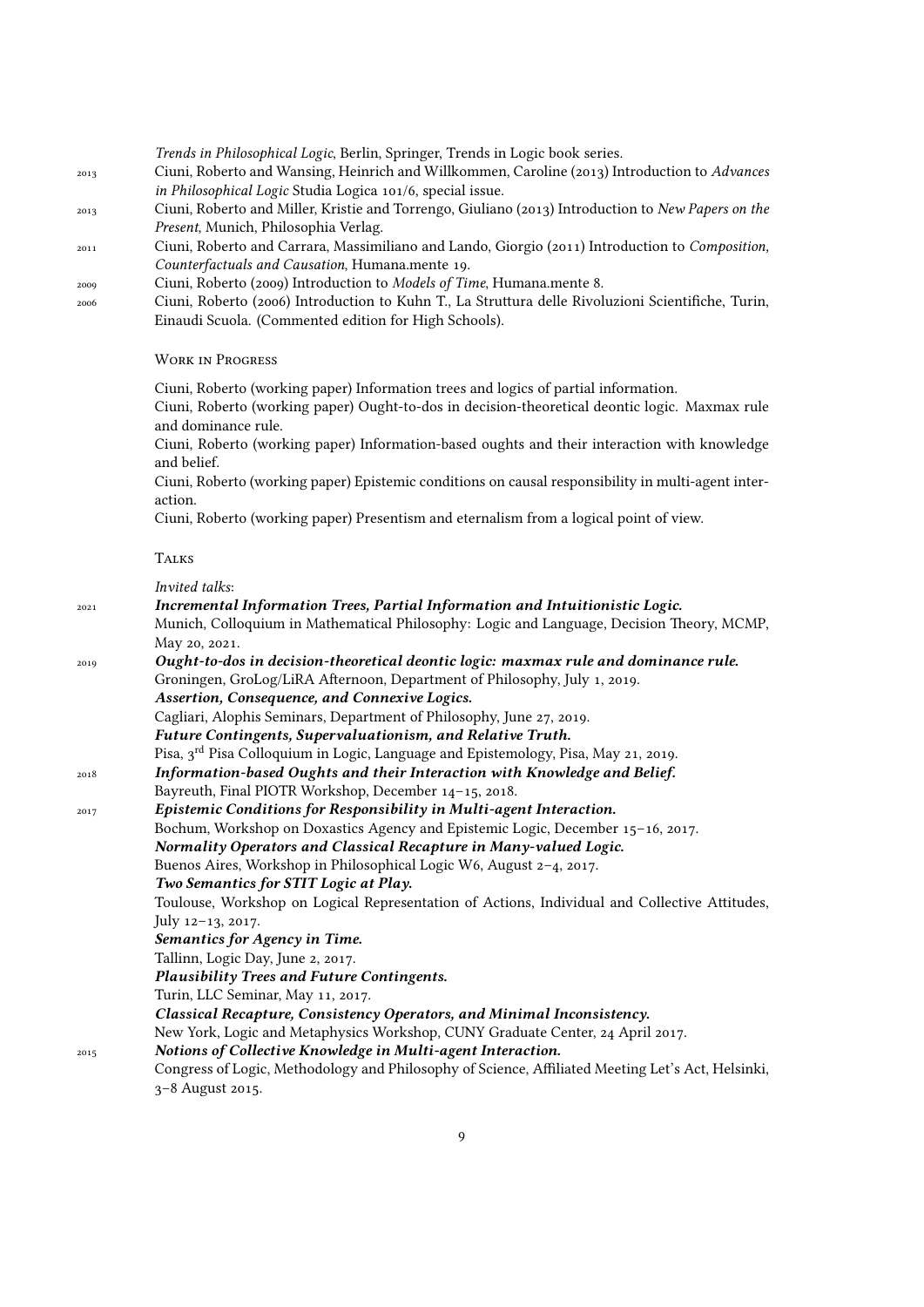|      | A Modal Logic of Agency under Uncertainty.                                                                   |
|------|--------------------------------------------------------------------------------------------------------------|
|      | Logic Day in Bochum, Bochum, 22-23 June 2015.                                                                |
|      | Plausibility Trees and Future Contingents.                                                                   |
|      | Konstanz, Early Lunch Seminar, 29 April 2015.                                                                |
|      | Workshop Possibilità Future, Padua 22-23 January 2015.                                                       |
| 2014 | Freedom's an issue that can't be computed!                                                                   |
|      | Tilburg, Research Seminar in Logic and Language, 3 February 2014.                                            |
| 2013 | Paraconsistent Weak Kleene.                                                                                  |
|      | Workshop Logical Consequence and Paradox, Bochum 1-2 December 2013.                                          |
|      | A Logic for Expected Chance of Success, Mixed Strategies and Attempts.                                       |
|      | Workshop Agenti, norme e informazioni, Padua, 3-4 April 2013.                                                |
|      | Bologna, Seminario Modi della logica e forme della scienza, 23 April 2013.                                   |
|      | A Group STIT with Next Operator and Cognate Logics.                                                          |
|      | Amsterdam (LIRa Seminar), February 2013.                                                                     |
| 2012 | STIT Theories of Achieving, Getting Chances of Success and Attempting.                                       |
|      | Sintelnet Workshop Agency and Action, London, 1-2 November 2012.                                             |
|      | A Logic of Paradox with Consistency Operator.                                                                |
|      | Bochum-Cagliari Workshop, Bochum, 19-20 April 2012.                                                          |
|      | Ought Implies Can, Omissions and Probabilistic STIT Logic.                                                   |
|      | Munich, MCMP, Colloquium in Mathematical Philosophy, May 2012.                                               |
|      | Utrecht, ISIS Talks, Computer Science, March 2012.                                                           |
|      | Utrecht, TF Lunch, Philosophy, March 2012.                                                                   |
|      | Amsterdam (LIRa Seminar), March 2012.                                                                        |
|      | Delft (Monday Colloquium), March 2012.                                                                       |
|      | Groningen (GroLog), March 2012.                                                                              |
|      | Padua, February 2012.                                                                                        |
|      | A Group STIT with Next Operator and Cognate Logics.                                                          |
|      | Padua, February 2012.                                                                                        |
|      | Temporal Expressivity of $BTC^+$ .                                                                           |
|      | Padua, January 2012.                                                                                         |
| 2010 | Assertion and Consequence in Discussive Logic and Cognate Formalisms.                                        |
|      | Workshop on Logical Consequence, Padua, December 2010.                                                       |
|      | <b>Applied Modal Logic.</b>                                                                                  |
|      | Etham Workshop on Ethical Modelling, Delft, January 2010.                                                    |
| 2009 | <b>Stit Logic and Metric Possible Choices.</b>                                                               |
|      | Dresden, Dresden Logic Seminar, May 2009.                                                                    |
|      | Utrecht, TF Lunch, June 2009.                                                                                |
|      | Refereed Talks                                                                                               |
| 2019 | Assertion, Consequence, and Connexive Logic.                                                                 |
|      | Lecce, Workshop on Assertion and Proof, Department of Philosophy, September 12-14, 2019.                     |
|      | Modelling the interaction of computing errors by four-valued containment logics.                             |
|      | WoLLIC 2019, Utrecht, July 2-5, 2019.                                                                        |
|      | Information-based Oughts and their Interaction with Knowledge and Belief.                                    |
|      | Issues on the (Im)possible VII, 2 <sup>nd</sup> workshop on Current Trends in Deontic Logic, Bratislava, May |
|      | 30-31, 2019.                                                                                                 |
|      | Postsemantics and Future Contingents.                                                                        |
|      | Issues on the (Im)possible VII, 2 <sup>nd</sup> workshop on Truth in Time and Open Future, Bratislava, May   |
|      | 30-31, 2019.                                                                                                 |
| 2018 | Fine without Content.                                                                                        |
|      | Trends in Logic XVII, Milan, September 24-27, 2017.                                                          |
|      |                                                                                                              |